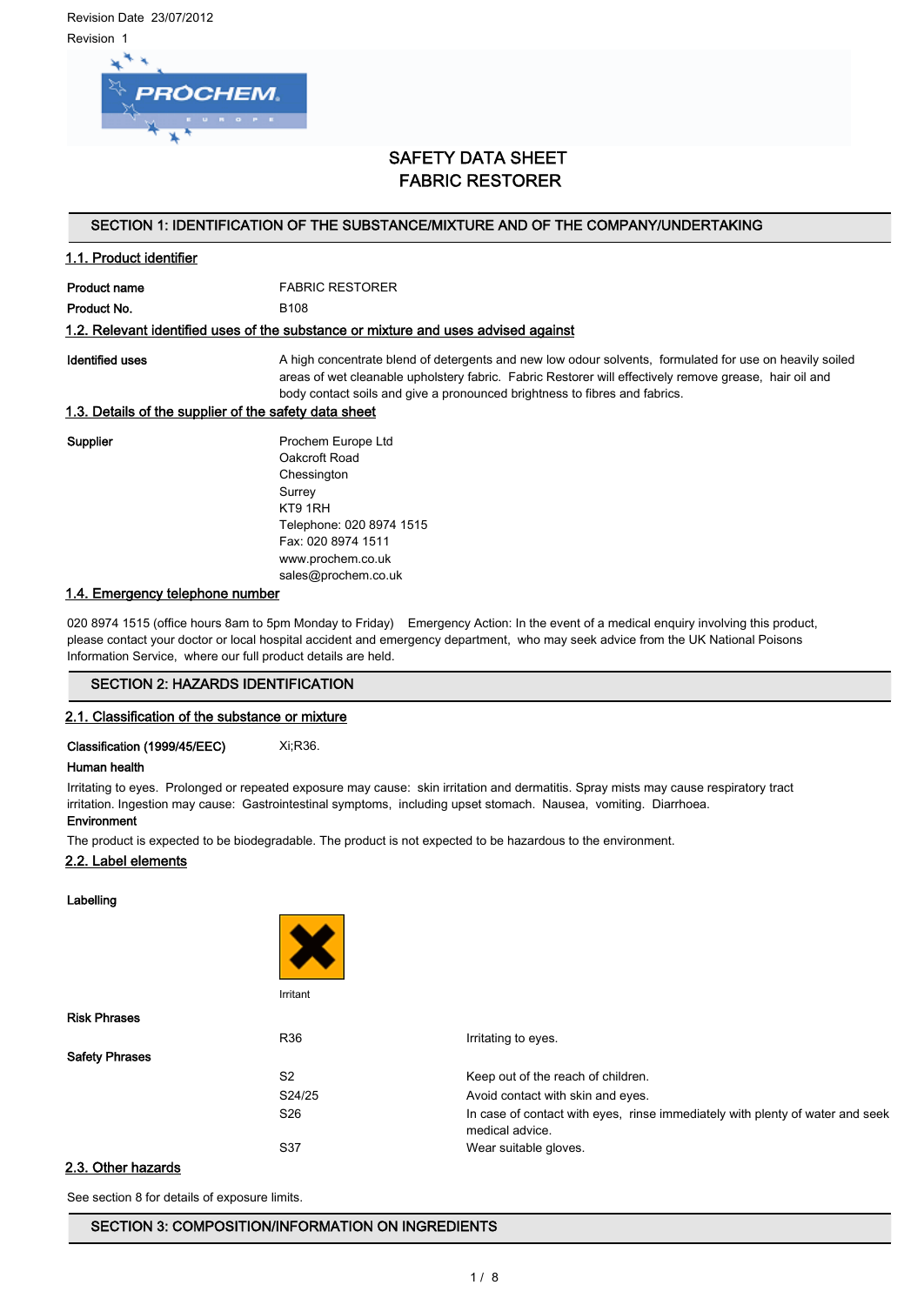## 3.2. Mixtures

| (2-METHOXYMETHYLETHOXY)PROPANOL                                                                   |                   |                                                         | 5-15%      |
|---------------------------------------------------------------------------------------------------|-------------------|---------------------------------------------------------|------------|
| CAS-No.: 34590-94-8                                                                               | EC No.: 252-104-2 |                                                         |            |
| Classification (EC 1272/2008)<br>Not classified.                                                  |                   | Classification (67/548/EEC)<br>Not classified.          |            |
| <b>TETRAPOTASSIUM PYROPHOSPHATE</b>                                                               |                   |                                                         | $1 - 5%$   |
| CAS-No.: 7320-34-5                                                                                | EC No.: 230-785-7 |                                                         |            |
| Classification (EC 1272/2008)<br>Eye Irrit. 2 - H319                                              |                   | Classification (67/548/EEC)<br>Xi, R36.                 |            |
| SODIUM XYLENESULPHONATE                                                                           |                   |                                                         | $1 - 5%$   |
| CAS-No.: 1300-72-7                                                                                | EC No.: 215-090-9 |                                                         |            |
| Classification (EC 1272/2008)<br>Eye Irrit. 2 - H319                                              |                   | Classification (67/548/EEC)<br>Xi, R36.                 |            |
| SULFURIC ACID, MONO-C10-16-ALKYL ESTERS, AMMONIUM SALTS                                           |                   |                                                         | $1 - 5%$   |
| CAS-No.: 68081-96-9                                                                               | EC No.: 268-364-5 |                                                         |            |
| Classification (EC 1272/2008)<br>Acute Tox. 4 - H302<br>Skin Irrit. 2 - H315<br>Eye Dam. 1 - H318 |                   | Classification (67/548/EEC)<br>Xn;R22.<br>Xi, R38, R41. |            |
| <b>DISODIUM MALEATE</b>                                                                           |                   |                                                         | $1 - 5%$   |
| CAS-No.: 371-47-1                                                                                 | EC No.: 206-738-1 |                                                         |            |
| Classification (EC 1272/2008)<br>Eye Irrit. 2 - H319                                              |                   | Classification (67/548/EEC)<br>Xi, R36.                 |            |
| ALCOHOLS, C7-21 ETHOXYLATED                                                                       |                   |                                                         | $1 - 5%$   |
| CAS-No.: 68991-48-0                                                                               | EC No.:           |                                                         |            |
| Classification (EC 1272/2008)<br>Skin Irrit. 2 - H315<br>Eye Dam. 1 - H318                        |                   | Classification (67/548/EEC)<br>Xi, R38, R41.            |            |
| QUATERNARY ALKYL METHYL AMINE ETHOXYLATE METHYL CHLORIDE                                          |                   |                                                         | $0.1 - 1%$ |
| CAS-No.:                                                                                          | EC No.:           |                                                         |            |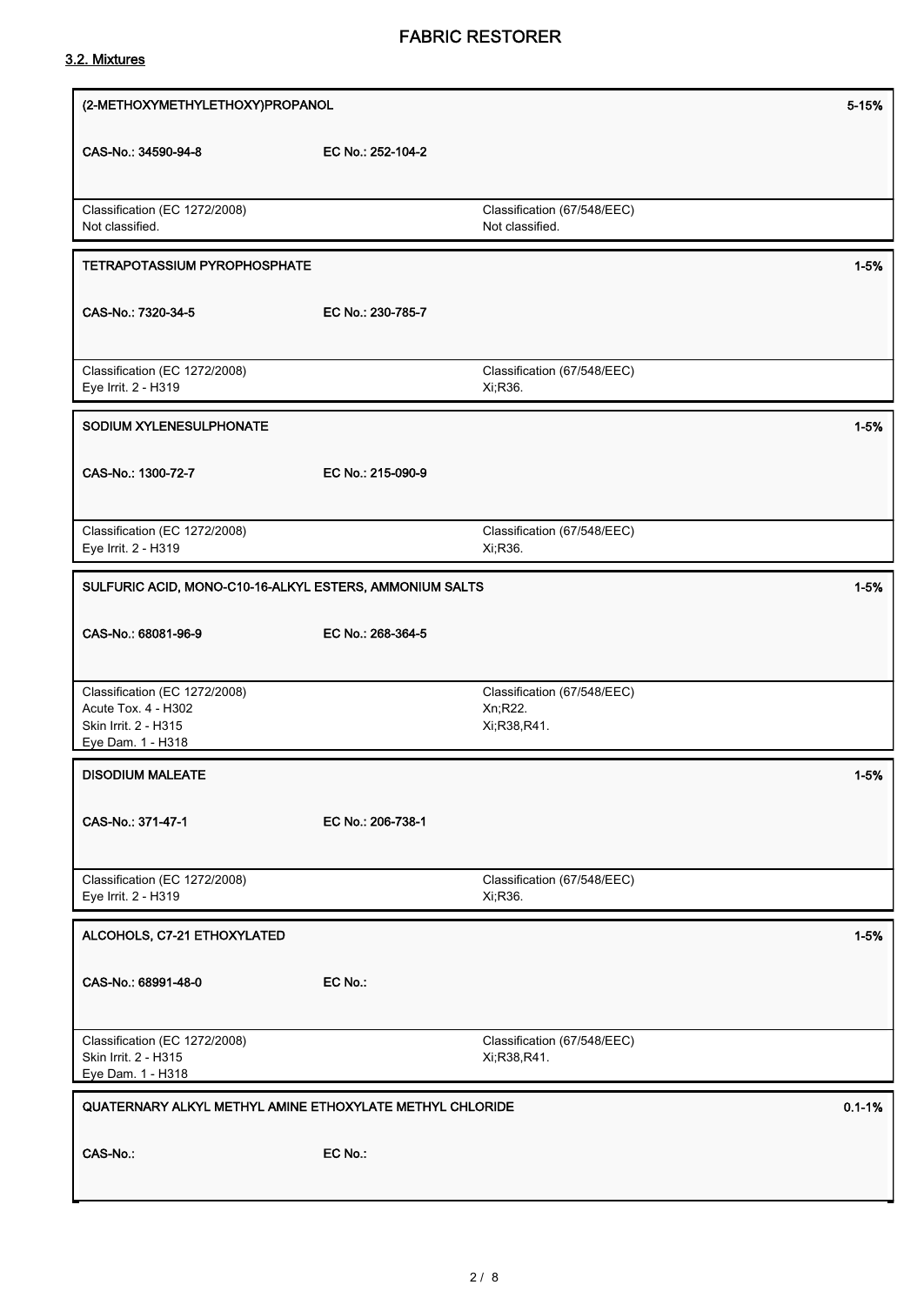Classification (67/548/EEC) Xn;R22. Xi;R38,R41. N;R50.

## ALCOHOLS, C12-14 0.1-1% and the contract of the contract of the contract of the contract of the contract of the contract of the contract of the contract of the contract of the contract of the contract of the contract of th

CAS-No.: 80206-82-2 EC No.: 279-420-3 Classification (67/548/EEC) N;R50. Classification (EC 1272/2008) Aquatic Acute 1 - H400

The Full Text for all R-Phrases and Hazard Statements are Displayed in Section 16.

#### SECTION 4: FIRST AID MEASURES

#### 4.1. Description of first aid measures

#### Inhalation

Move the exposed person to fresh air at once. Get medical attention if any discomfort continues.

#### Ingestion

Rinse mouth thoroughly. Drink plenty of water. Never give liquid to an unconscious person. Get medical attention. DO NOT INDUCE VOMITING!

#### Skin contact

Flush skin thoroughly with water. Get medical attention if irritation persists after washing.

#### Eye contact

Rinse the eye with water immediately. Continue to rinse for at least 15 minutes and get medical attention.

#### 4.2. Most important symptoms and effects, both acute and delayed

#### Inhalation.

Irritation of nose, throat and airway. Vapours may cause headache, fatigue, dizziness and nausea.

## Skin contact

Prolonged contact may cause redness, irritation and dry skin.

## Eye contact

Irritating to eyes.

#### 4.3. Indication of any immediate medical attention and special treatment needed

Treat Symptomatically. Rinse the eye with water immediately.

## SECTION 5: FIREFIGHTING MEASURES

#### 5.1. Extinguishing media

#### Extinguishing media

This product is not flammable. Use: Water spray, dry powder or carbon dioxide.

## 5.2. Special hazards arising from the substance or mixture

#### Hazardous combustion products

Thermal decomposition or combustion may liberate carbon oxides and other toxic gases or vapours.

## Unusual Fire & Explosion Hazards

No unusual fire or explosion hazards noted.

## 5.3. Advice for firefighters

#### Protective equipment for fire-fighters

Self contained breathing apparatus and full protective clothing must be worn in case of fire.

#### SECTION 6: ACCIDENTAL RELEASE MEASURES

#### 6.1. Personal precautions, protective equipment and emergency procedures

Wear protective clothing as described in Section 8 of this safety data sheet.

#### 6.2. Environmental precautions

Avoid discharge into water courses or onto the ground.

## 6.3. Methods and material for containment and cleaning up

Absorb spillage with non-combustible, absorbent material. Transfer to a container for disposal.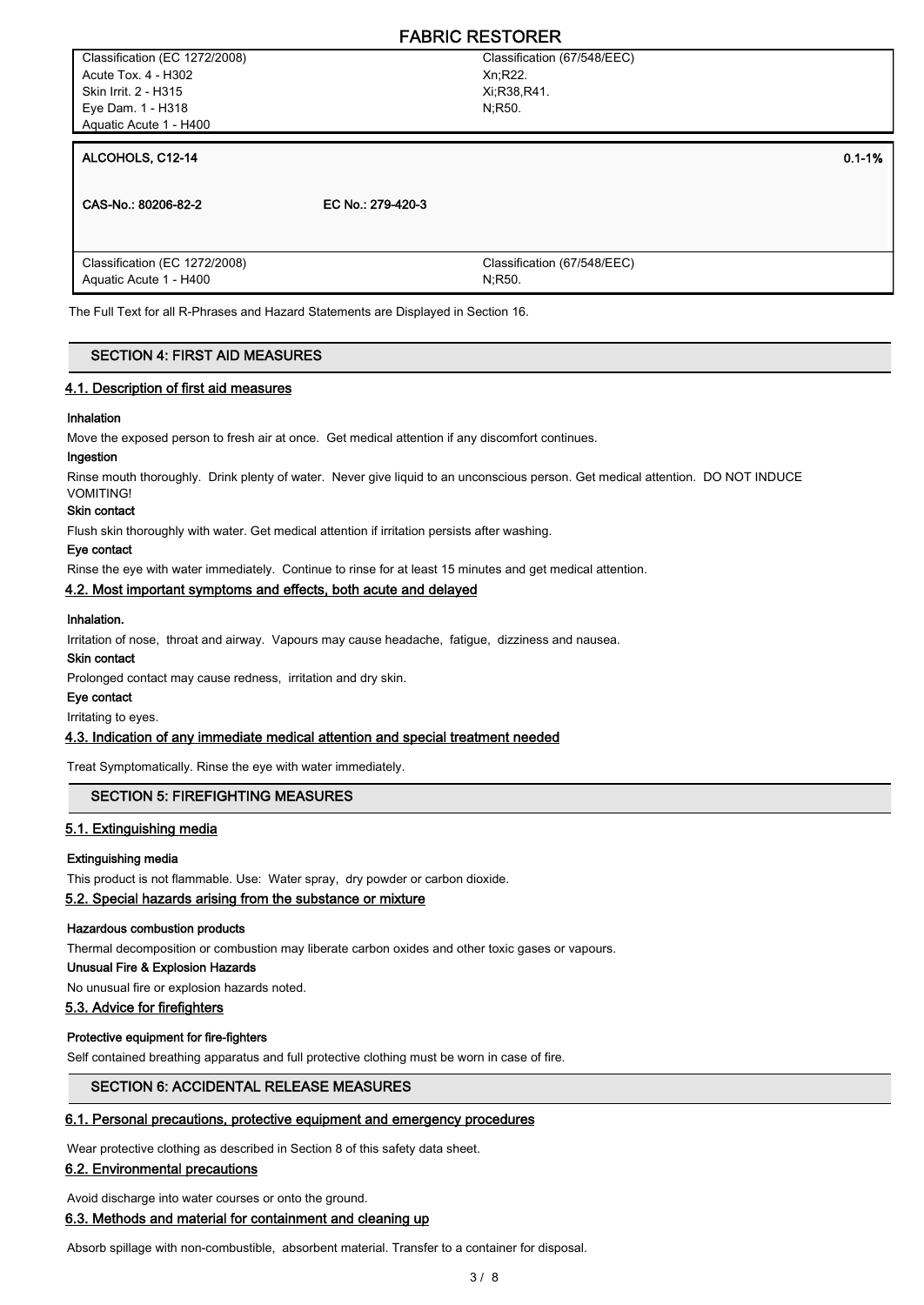## 6.4. Reference to other sections

For personal protection, see section 8. For waste disposal, see section 13.

## SECTION 7: HANDLING AND STORAGE

## 7.1. Precautions for safe handling

Wear protective clothing as described in Section 8 of this safety data sheet. Wash hands after handling. Wash contaminated clothing before reuse. Do not eat, drink or smoke when using the product.

#### 7.2. Conditions for safe storage, including any incompatibilities

Do not store near heat sources or expose to high temperatures. Store in closed original container at temperatures between 5°C and 30°C. Keep out of the reach of children.

## 7.3. Specific end use(s)

The identified uses for this product are detailed in Section 1.2.

## SECTION 8: EXPOSURE CONTROLS/PERSONAL PROTECTION

#### 8.1. Control parameters

| Name                            | <b>STD</b> |          | TWA - 8 Hrs | STEL - 15 Min | <b>Notes</b> |
|---------------------------------|------------|----------|-------------|---------------|--------------|
| (2-METHOXYMETHYLETHOXY)PROPANOL | <b>WEL</b> | $50$ ppm | 308 mg/m3   |               | -Sk          |

WEL = Workplace Exposure Limit.

Sk = Can be absorbed through skin.

## 8.2. Exposure controls

#### Protective equipment



## Engineering measures

Provide adequate ventilation.

#### Respiratory equipment

For situations where recommended exposure limits may be exceeded or where there is a risk of inhalation of fine spray mists, a suitable respirator face mask is recommended.

#### Hand protection

Nitrile gloves are recommended. Protective gloves should be inspected for wear before use and replaced regularly in accordance with the manufacturers specifications.

## Eye protection

Side shield safety glasses are recommended when handling concentrate or during spray application.

## Hygiene measures

Wash hands after handling. Wash contaminated clothing before reuse. Do not eat, drink or smoke when using the product.

## SECTION 9: PHYSICAL AND CHEMICAL PROPERTIES

## 9.1. Information on basic physical and chemical properties

| Appearance                              | Clear liquid.     |
|-----------------------------------------|-------------------|
| Colour                                  | Straw             |
| Odour                                   | Lemon. Citrus     |
| Solubility                              | Soluble in water. |
| Initial boiling point and boiling range | 100               |
| <b>Relative density</b>                 | 1.05              |
| Vapour density (air=1)                  |                   |
| Not determined                          |                   |
| <b>Evaporation rate</b>                 |                   |
| Not determined.                         |                   |
| pH-Value, Conc. Solution                | 9                 |
| pH-Value, Diluted Solution              | 9                 |
| Viscosity                               |                   |
| Not determined.                         |                   |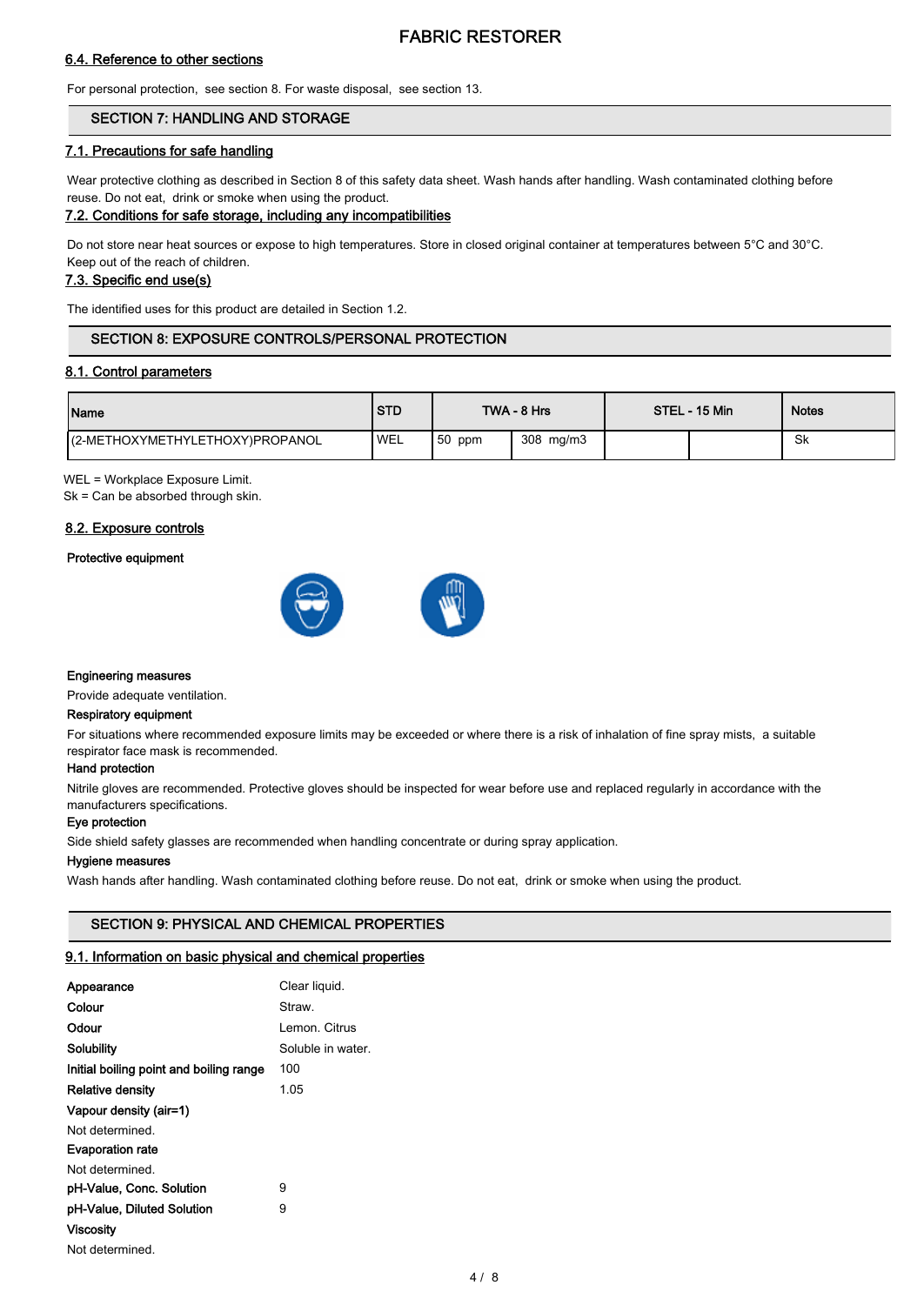Odour Threshold, Lower Not determined. Odour Threshold, Upper Not determined. Auto Ignition Temperature (°C) Not determined. Flammability Limit - Lower(%) Not determined. Flammability Limit - Upper(%) Not determined. Partition Coefficient (N-Octanol/Water) Not determined. Explosive properties Not applicable. Oxidising properties Not applicable. 9.2. Other information None.

## SECTION 10: STABILITY AND REACTIVITY

## 10.1. Reactivity

None known.

10.2. Chemical stability

Stable under normal temperature conditions.

## 10.3. Possibility of hazardous reactions

Not determined.

## 10.4. Conditions to avoid

Store in closed original container at temperatures between 5°C and 30°C. Protect from freezing and direct sunlight.

#### 10.5. Incompatible materials

#### Materials To Avoid

Strong oxidising substances. Alkalis.

## 10.6. Hazardous decomposition products

Thermal decomposition or combustion may liberate carbon oxides and other toxic gases or vapours.

## SECTION 11: TOXICOLOGICAL INFORMATION

#### 11.1. Information on toxicological effects

#### Acute toxicity:

Excessive inhalation of spray, mist or vapour may cause temporary respiratory irritation. Vapours may cause headache, fatigue, dizziness and nausea. Ingestion may cause: Gastrointestinal symptoms, including upset stomach. Nausea, vomiting. Diarrhoea.

#### Skin Corrosion/Irritation:

Prolonged or repeated exposure may cause: skin irritation and dermatitis.

#### Serious eye damage/irritation:

Irritating to eyes.

#### Respiratory or skin sensitisation:

Limonene Citral Linalool Geraniol Contains

## Germ cell mutagenicity:

No effects expected based upon current data.

## Carcinogenicity:

No effects expected based upon current data.

#### Reproductive Toxicity: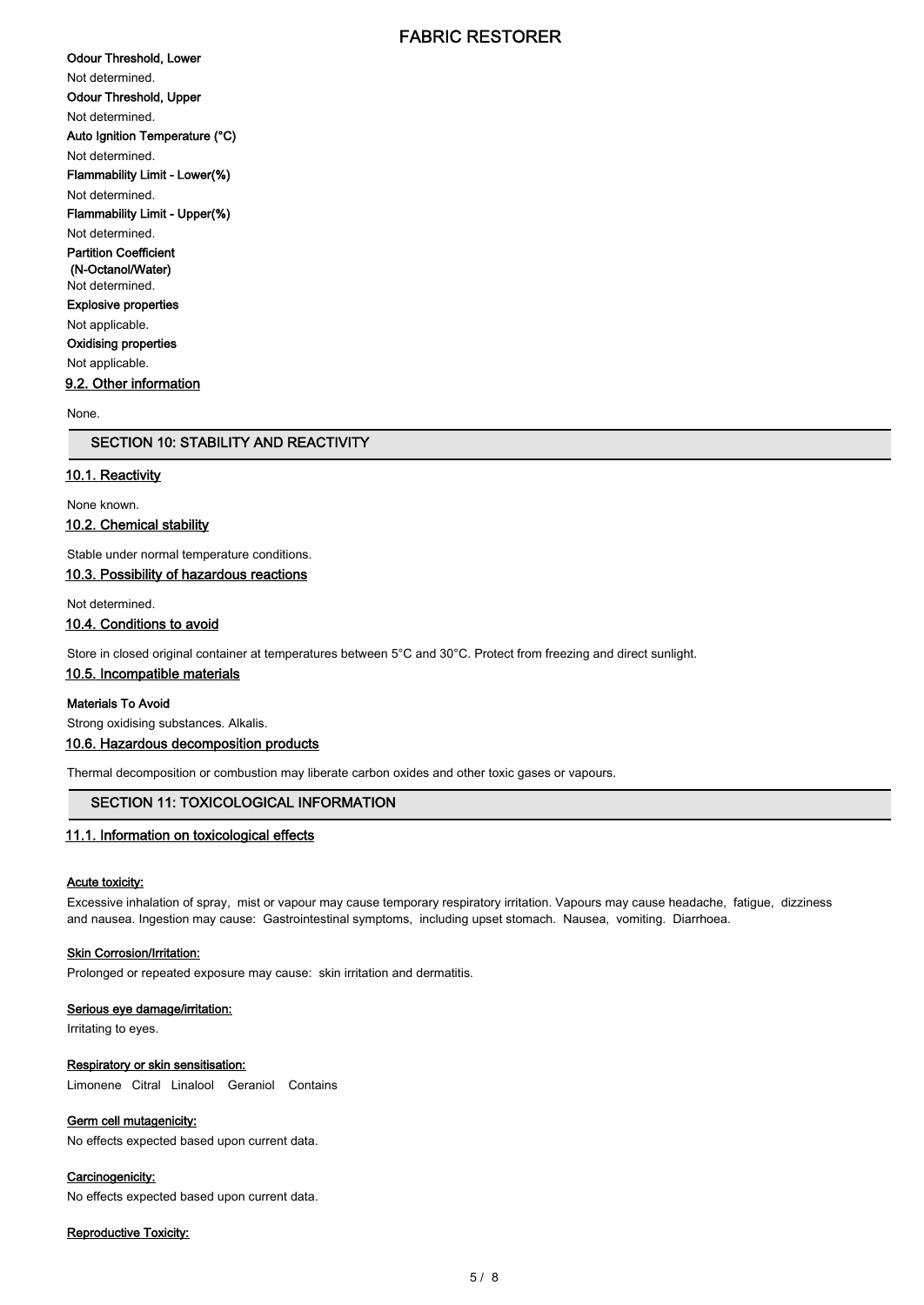## Toxicological information on ingredients.

## SODIUM XYLENESULPHONATE (CAS: 1300-72-7)

Acute toxicity:

Acute Toxicity (Oral LD50)

> 2000 mg/kg Rat

#### (2-METHOXYMETHYLETHOXY)PROPANOL (CAS: 34590-94-8)

## Acute toxicity:

Acute Toxicity (Oral LD50) 5135 mg/kg Rat

#### Acute Toxicity (Dermal LD50)

> 20 mg/kg Rabbit

### SECTION 12: ECOLOGICAL INFORMATION

## 12.1. Toxicity

## Ecological information on ingredients.

#### (2-METHOXYMETHYLETHOXY)PROPANOL (CAS: 34590-94-8)

LC 50, 96 Hrs, Fish mg/l >10000 EC 50, 48 Hrs, Daphnia, mg/l 1919 IC 50, 72 Hrs, Algae, mg/l >969

#### 12.2. Persistence and degradability

#### **Degradability**

The surfactant(s) contained in this preparation complies(comply) with the biodegradability criteria as laid down in Regulation (EC) No.648/2004 on detergents. Data to support this assertion are held at the disposal of the competent authorities of the Member States and will be made available to them, at their direct request or at the request of a detergent manufacturer.

## Ecological information on ingredients.

#### (2-METHOXYMETHYLETHOXY)PROPANOL (CAS: 34590-94-8)

#### Chemical Oxygen Demand

2.02

## 12.3. Bioaccumulative potential

#### Bioaccumulative potential

No data available on bioaccumulation. Partition coefficient Not determined.

#### 12.4. Mobility in soil

Mobility: The product is soluble in water.

## 12.5. Results of PBT and vPvB assessment

This product does not contain any PBT or vPvB substances.

#### 12.6. Other adverse effects

None known.

## SECTION 13: DISPOSAL CONSIDERATIONS

## 13.1. Waste treatment methods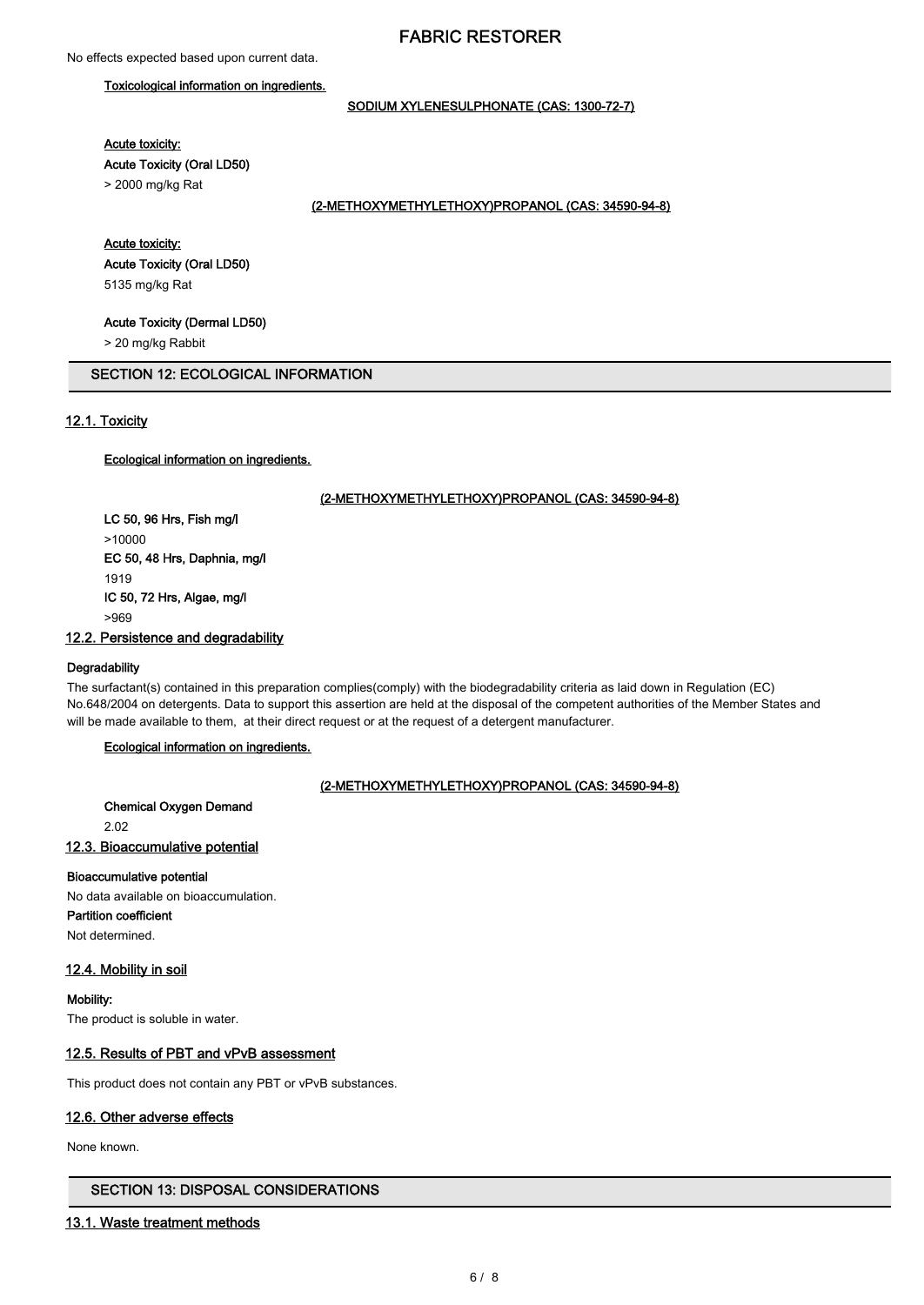Dispose of waste and residues in accordance with local authority requirements. Empty containers should be rinsed with water then crushed and disposed of at legal waste disposal site.

## SECTION 14: TRANSPORT INFORMATION

## 14.1. UN number

Not classified for transportation.

## 14.2. UN proper shipping name

**Proper Shipping Name** None

## 14.3. Transport hazard class(es)

None.

ADR/RID/ADN Class

## **IMDG Class**

## 14.4. Packing group

None.

## 14.5. Environmental hazards

Environmentally Hazardous Substance/Marine Pollutant

No.

## 14.6. Special precautions for user

None.

# 14.7. Transport in bulk according to Annex II of MARPOL73/78 and the IBC Code

Not applicable.

## SECTION 15: REGULATORY INFORMATION

## 15.1. Safety, health and environmental regulations/legislation specific for the substance or mixture

## Uk Regulatory References

The Control of Substances Hazardous to Health Regulations 2002 (S.I 2002 No. 2677) with amendments. The Chemicals (Hazard Information and Packaging for Supply) Regulations 2009 (S.I 2009 No. 716).

## EU Legislation

Regulation (EC) No 1907/2006 of the European Parliament and of the Council of 18 December 2006 concerning the Registration, Evaluation, Authorisation and Restriction of Chemicals (REACH), establishing a European Chemicals Agency, amending Directive 1999/45/EC and repealing Council Regulation (EEC) No 793/93 and Commission Regulation (EC) No 1488/94 as well as Council Directive 76/769/EEC and Commission Directives 91/155/EEC, 93/67/EEC, 93/105/EC and 2000/21/EC, including amendments. Regulation (EC) No 1272/2008 of the European Parliament and of the Council of 16 December 2008 on classification, labelling and packaging of substances and mixtures, amending and repealing Directives 67/548/EEC and 1999/45/EC, and amending Regulation (EC) No 1907/2006 with amendments.

## 15.2. Chemical Safety Assessment

No chemical safety assessment has been carried out.

## SECTION 16: OTHER INFORMATION

#### General information

| Telephone 020 8974 1515     |                                  |
|-----------------------------|----------------------------------|
| <b>Revision Date</b>        | 23/07/2012                       |
| Revision                    | 1                                |
| Signature                   | Aaron Saunders                   |
| <b>Risk Phrases In Full</b> |                                  |
| R <sub>22</sub>             | Harmful if swallowed.            |
| R36                         | Irritating to eyes.              |
| <b>R38</b>                  | Irritating to skin.              |
| R41                         | Risk of serious damage to eyes.  |
| R <sub>50</sub>             | Very toxic to aquatic organisms. |